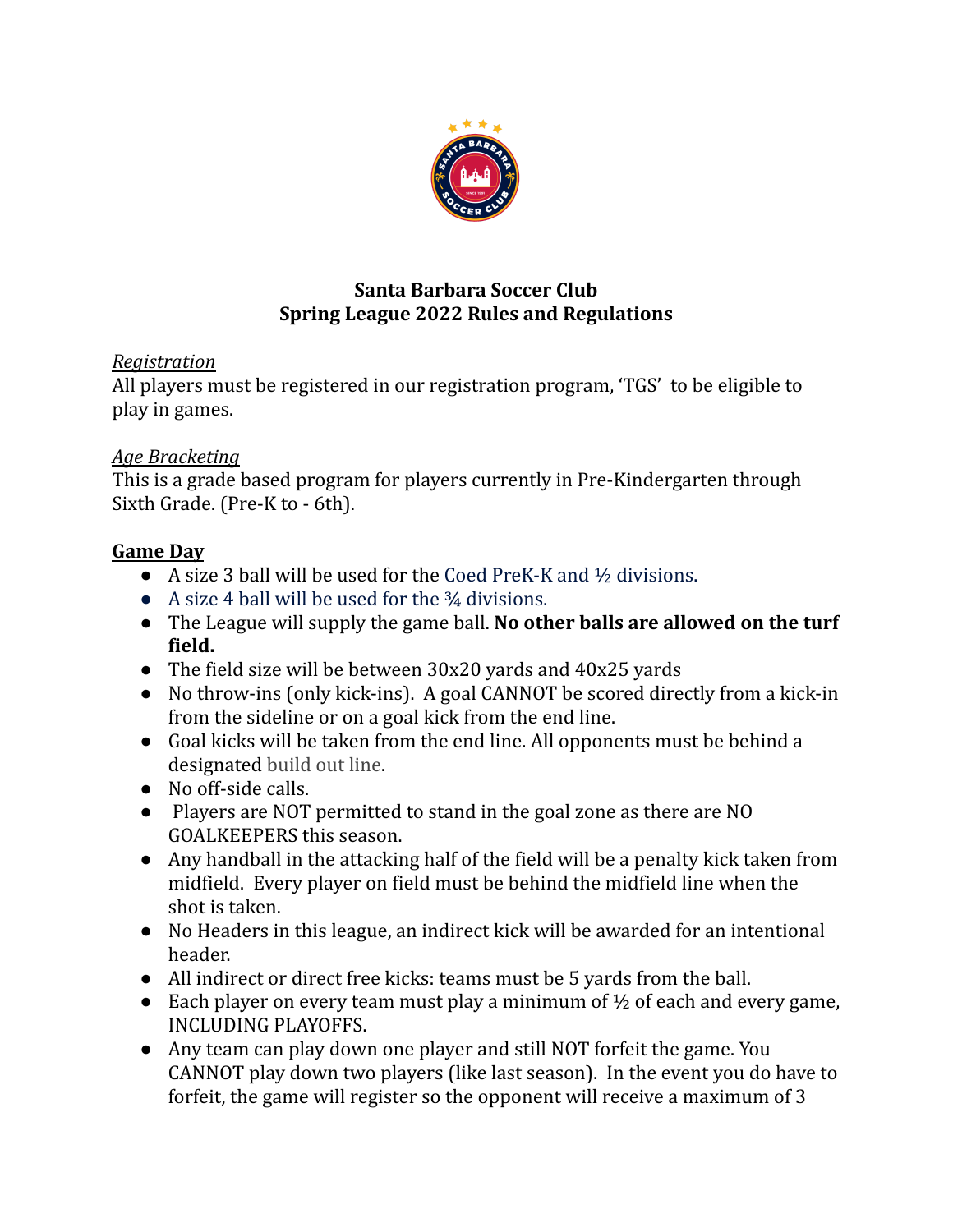points. If one team must forfeit, the game should still be played using a combination of players from both teams. Please arrive at each and every game regardless of how many players you have.

- Your team will forfeit the game if you do not have the correct amount of players at kick-off. NO EXCEPTIONS. The league will start all of the games at the same time, NO EXCEPTIONS.
- Games will be 50 minutes total.
- Substitutions can take place on any stoppage of play as long as the referee is notified.
- Any player deemed to receive a yellow card will have to report to the League Director who will make all final decisions regarding whether the player can return to game play or any subsequent penalty. -Yellow card infractions at the referee's discretion: slide tackling from

behind, inappropriate language/physical conduct, etc.

- Teams will wear their league assigned uniforms, or their own uniforms as long as the uniforms match (jersey, shorts, socks) and each player has a unique number.
- No earrings. If earrings cannot be removed then they must be covered with medical tape for safety reasons.
- ALL parents and spectators must remain in the grass area (or specifically designated parts of the turf). **Absolutely no one other than coaches and players are allowed on the designated coach/player parts of the turf field for safety purposes.**
- Coaches must coach and have teams in the designated coaching areas on your respective fields. (a map will be sent to all coaches).

**The league will notify coaches by 1:00 pm on Game Day via eblast if we are canceling. Make sure you mark your calendars for Saturday June 11th for makeup in the event of 1 rained out Friday.**

# **Please note: No games on Memorial Day Weekend: Friday, May 27, 2022**

#### **Parents**

- **No Alcohol** allowed on the premises
- **No Animals** allowed on the premises
- No **Food or Drink** allowed on the turf.
- Absolutely no interacting with the Referees
- Please pick up all trash when leaving
- Parents may want to bring a chair or blanket for seating
- CHEER FOR YOUR PLAYER'S TEAM !